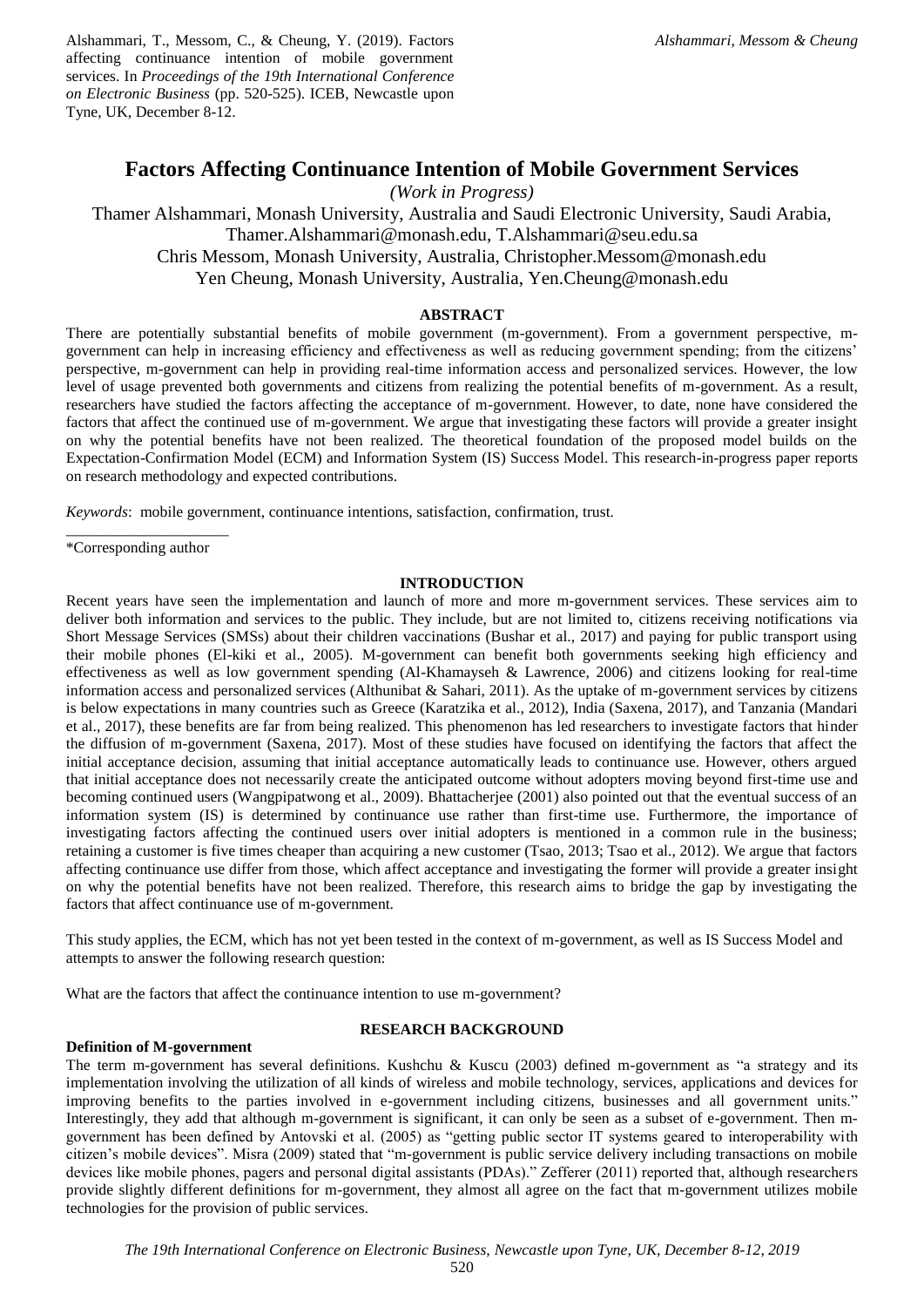## **M-government Acceptance Models**

Over the past few decades, a number of theories and models have been established in the acceptance of new information technologies. Many of these models have been used to examine the acceptance of m-governments (Ajzen, 1991; Davis, 1989). The most commonly used in the context of m-government are Theory of Reasoned Action (TRA) (Fishbein & Ajzen, 1975), Theory of Planned Behaviour (TPB) (Ajzen, 1991), Technology Acceptance Model (TAM) (Davis, 1989), Diffusion of Innovations (DOI) (Rogers, 1995) and Unified Theory of Acceptance and Use of Technology (UTAUT) (Venkatesh et al., 2003). Different models focus on different factors such as social influence, usefulness and compatibility. Table 1 presents each model with its factors and an example of a study that employed the model to investigate the acceptance of m-government.

| Model        | <b>Factors</b>                                                               | <b>Studies</b>                |
|--------------|------------------------------------------------------------------------------|-------------------------------|
| <b>TRA</b>   | Attitude, Subjective norm                                                    | (Althunibat & Sahari, 2011)   |
| <b>TPB</b>   | Attitude, Subjective norm, Perceived behavioral control                      | (Susanto & Goodwin, 2013)     |
| <b>TAM</b>   | Perceived usefulness, Perceived ease of use                                  | (Almarashdeh & Alsmadi, 2017) |
| <b>DOI</b>   | Complexity,<br>Relative<br>advantage,<br>Compatibility,                      | (Abdelghaffar & Magdy, 2012)  |
|              | Trialability, Observability                                                  |                               |
| <b>UTAUT</b> | Performance expectancy, Efforts expectancy, Social (Baabdullah et al., 2017) |                               |
|              | influence, Facilitating conditions                                           |                               |

Most m-government acceptance studies employed one or more models from Table 1. These studies implicitly assume that acceptance automatically leads to continuance of use. However, many researchers criticized these models for not being able to explain discontinuance of use after the initial acceptance (Karahanna et al., 1999). Bhattacherjee (2001) argues that these models ignore the fact that perceptions change after initial use and over the time. Tornatzky et al. (1983) added that although acceptance is one of the pre-requisites of continuance use, aspects that influence acceptance may have no influence on continuance use. For example, social influence can affect the acceptance decision. However, social influence effect decreases after using the system, especially if a user is dissatisfied (Triandis, 1971). Another good example is that ease of use can affect the decision to accept a new system. However, after the first use and after gaining experience with the system, ease of use influence decreases (Karahanna et al., 1999). As a result, to gain deeper understanding on the factors that affect continuance use, it is essential to employ models that are more relevant to post-acceptance stage. These models are discussed in the following sections.

### **Expectation-Confirmation Model**

The Expectation-Confirmation Model (ECM) was developed by Bhattacherjee (2001) to investigate the factors affecting the continuance intention of ISs. A significant amount of research has empirically tested ECM, it was found that both confirmation and perceived usefulness determine satisfaction, which in turn influences IS continuance intentions. Although ECM is widely used and has been validated in a range of different contexts, like mobile banking (Jusuf et al., 2017) and social networking sites (Hur et al., 2017), no study to date has adapted the ECM in the context of m-government.

To increase the explanatory power of the ECM, we have extended it by incorporating another model—the IS Success Model and the external factor of trust. This amendment is to answer a call by Hung (2012) to extend the ECM.

#### **IS Success Model**

The IS Success Model is a success-measurement framework widely used in the IS field (DeLone & McLean, 2003). Some researchers regard the model as a breakthrough in the IS field (Fang et al., 2011). The IS Success Model and ECM are similar in two aspects: first, they both provide deeper insights into system success and sustainability, rather than just initial acceptance, and second, they both emphasize the importance of users' satisfaction in determining users' behavior. The proposed model incorporates some constructs from the IS Success Model, namely information quality, service quality, and system quality. These constructs were tested in the IS field and were found to have a positive influence on users' satisfaction (Zheng et al., 2013; Yang et al., 2017).

#### **RESEARCH MODEL**

The proposed model for this research has been developed based on ECM. The theoretical model also incorporates some aspects of the IS Success Model—namely, information quality, service quality, and system quality. Trust is an external factor that has been incorporated in the model, as it has been proved to be an influencing factor regarding IS continuance (Zhang et al., 2018).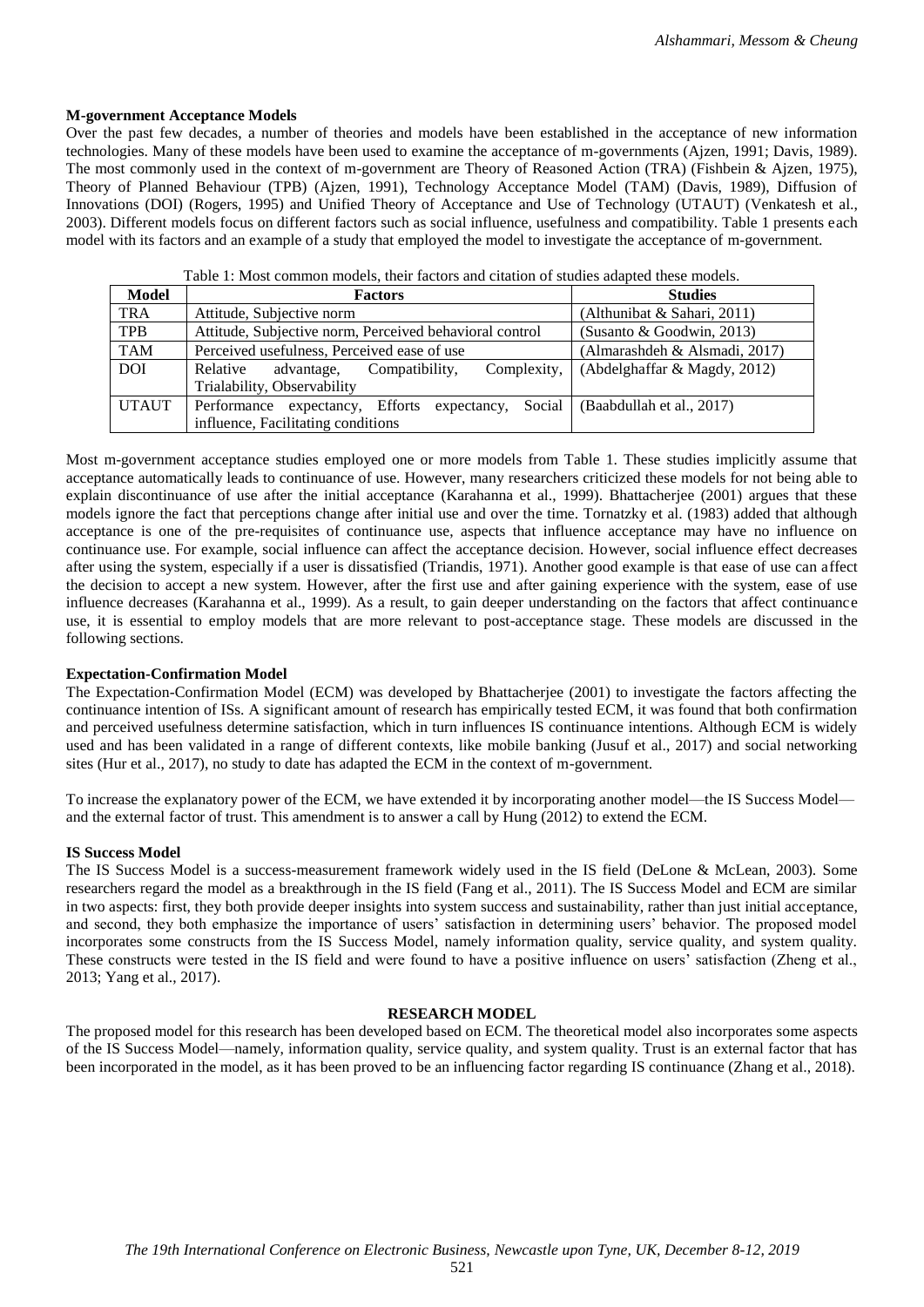

Figure 1: The proposed model of m-government continuance intentions.

Testing this model empirically should enhance our understanding of the low level of usage phenomenon.

#### **RESEARCH HYPOTHESES**

Table 2 defines the relevant factors and formulates the hypotheses of this research. The definitions were modified to fit purpose of this study.

|                                                                         | Table 2. Factors, definitions, supporting studies, and hypotheses.                                                           |  |
|-------------------------------------------------------------------------|------------------------------------------------------------------------------------------------------------------------------|--|
| Factor                                                                  | <b>Perceived Usefulness</b>                                                                                                  |  |
| Definition                                                              | The degree to which users believe that using m-government would improve their performance                                    |  |
|                                                                         | (Davis, 1989).                                                                                                               |  |
| Supporting studies                                                      | Online communities (Apostolou et al., 2017), digital textbooks (Joo et al., 2017), mobile payment                            |  |
|                                                                         | (Park et al., 2017), and electronic learning (Ifinedo, 2017).                                                                |  |
| H1: Perceived usefulness positively affects satisfaction.<br>Hypotheses |                                                                                                                              |  |
| <b>Factor</b>                                                           | <b>Information Quality</b>                                                                                                   |  |
| Definition                                                              | The degree to which the information that m-government provides adequately meets users'<br>requirements (Chang et al., 2005). |  |
| Supporting studies                                                      | Online communities (Apostolou et al., 2017), social networking sites (Dong et al., 2014), mobile                             |  |
|                                                                         | banking (Chung & Kwon, 2009), and electronic learning (Lin, 2007).                                                           |  |
| Hypotheses                                                              | H2: Information quality positively affects satisfaction.                                                                     |  |
| <b>Factor</b><br><b>Service Quality</b>                                 |                                                                                                                              |  |
| Definition                                                              | The degree to which the method of delivering a m-government service is excellent and superior                                |  |
|                                                                         | (Parasuraman et al., 1985).                                                                                                  |  |
| Supporting studies                                                      | Electronic learning (Lin, 2007) and mobile commerce (Kuo et al., 2009; Sensuse et al., 2017)                                 |  |
| Hypotheses                                                              | H3: Service quality positively affects satisfaction.                                                                         |  |
| Factor                                                                  | <b>System Quality</b>                                                                                                        |  |
| Definition                                                              | The degree to which m-government functionalities can be learned and utilized with as few errors                              |  |
|                                                                         | as possible (Chen et al., 2015).                                                                                             |  |
| Supporting studies                                                      | Online communities (Apostolou et al., 2017), social networking sites (Dong et al., 2014), mobile                             |  |
|                                                                         | banking (Chung & Kwon, 2009), electronic learning (Lin, 2007), and mobile commerce (Gao et                                   |  |
|                                                                         | al., 2015).                                                                                                                  |  |
| Hypotheses                                                              | H4: System quality positively affects satisfaction.                                                                          |  |
| <b>Factor</b>                                                           | <b>Confirmation</b>                                                                                                          |  |
| Definition                                                              | The degree to which a m-government service's performance meets users' expectations<br>(Bhattacherjee, 2001).                 |  |
| Supporting studies                                                      | Mobile services (Chen et al., 2013) and electronic medical records (Mettler, 2012).                                          |  |
| Hypotheses                                                              | H5: Confirmation positively affects satisfaction.                                                                            |  |
| Factor<br><b>Satisfaction</b>                                           |                                                                                                                              |  |
| Definition                                                              | The degree to which users have a positive affective orientation toward m-government; i.e., the                               |  |
|                                                                         | degree to which they feel good about it (McLean, 1992).                                                                      |  |
| Supporting studies                                                      | Online communities (Apostolou et al., 2017), mobile commerce (Gao et al., 2015; Sensuse et al.,                              |  |
|                                                                         | 2017), social networking sites (Dong et al., 2014), and electronic learning (Lin, 2007).                                     |  |
| Hypotheses                                                              | H6: Satisfaction positively affects continuance intention.                                                                   |  |
| <b>Factor</b><br><b>Trust</b>                                           |                                                                                                                              |  |
| Definition                                                              | The willingness to be vulnerable to an action that a trusted party takes according to feelings of                            |  |
|                                                                         | confidence or assurance. (Mayer et al., 1995).                                                                               |  |
| Supporting studies                                                      | Electronic health (Zhang et al., 2018).                                                                                      |  |
| Hypotheses                                                              | H7: Trust positively affects continuance intention.                                                                          |  |

## **RESEARCH METHODOLOGY AND EXPECTED CONTRIBUTIONS**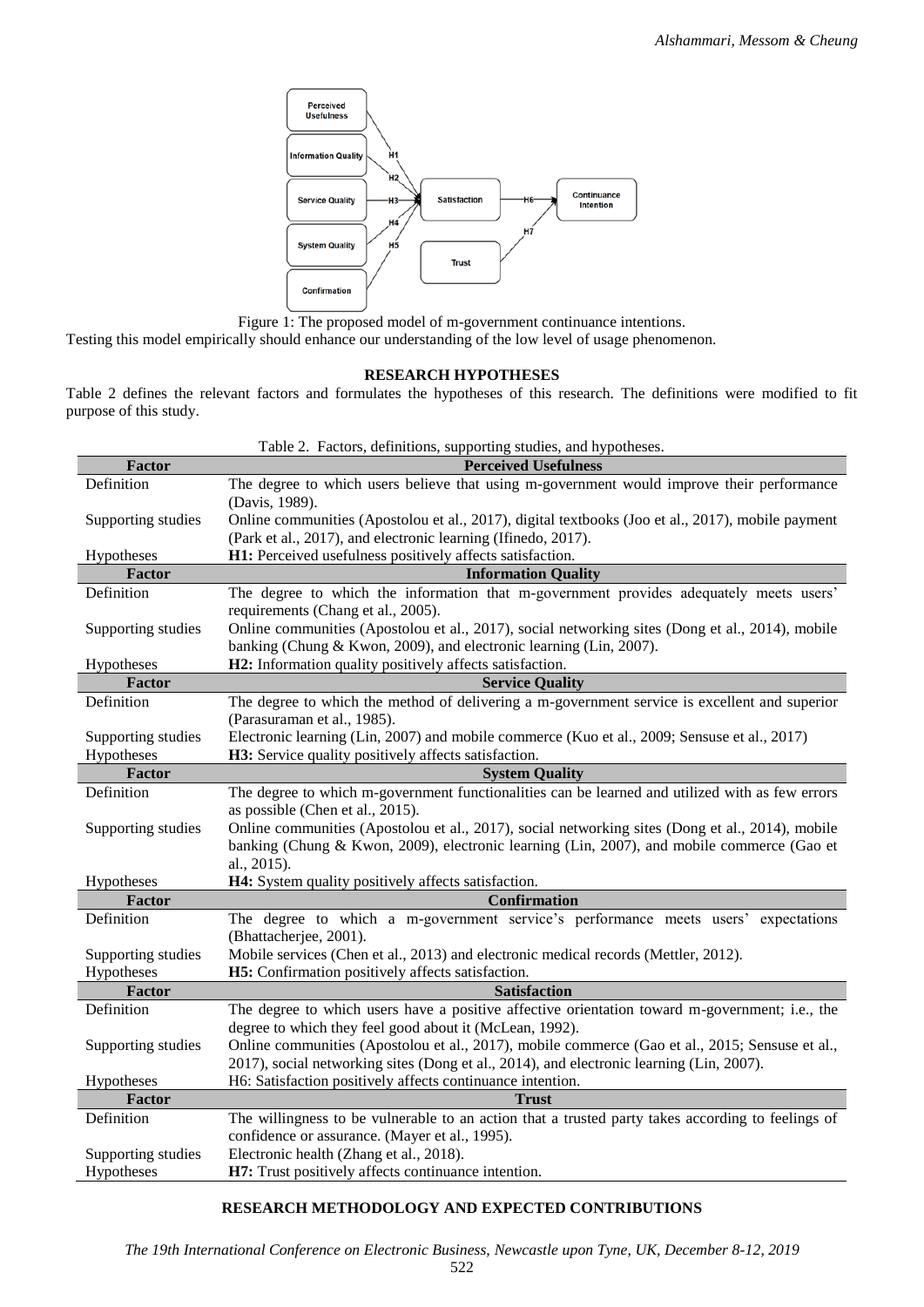The proposed model will be tested by collecting quantitative data using an online survey method. As this study aims to examine the factors affecting the continued use of m-government services, only people with experience in m-government will be included in the sample.

This research is expected to make valuable contributions. It proposes a model based on the ECM, which contributes to IS continuance by validating the ECM in a new context (m-government), and it extends the ECM by incorporating external constructs. Furthermore, this research is the first to investigate the factors affecting continuance use in the context of mgovernment.

The research is also expected to make practical contributions to policy makers through recommendations on how to improve their m-government services in order to increase the level of utilization by citizens and to realize the potential benefits of mgovernment.

#### **REFERENCE**

- Abdelghaffar, H., & Magdy, Y. (2012). The adoption of mobile government services in developing countries: The case of Egypt. *International Journal of Information, 2*(4), 333-341. doi:10.1.1.301.2541.
- Ajzen, I. (1991). The theory of planned behavior. *Organizational behavior and human decision processes, 50*(2), 179-211. doi:10.1016/0749-5978(91)90020-T.
- Al Thunibat, A., Zin, N. A. M., & Sahari, N. (2011). Identifying user requirements of mobile government services in Malaysia using focus group method. *Journal of e-government studies and best practices, 2011*, 1-14. doi:10.5171/2011.141651.
- Al-Khamayseh, S., & Lawrence, E. (2006). *Towards citizen centric mobile government services: a roadmap*. Paper presented at the Collaborative Electronic Commerce Technology and Research Background of CollECTeR Europe (pp. 129-139), Basel, Switzerland.
- Almarashdeh, I., & Alsmadi, M. K. (2017). How to make them use it? Citizens acceptance of M-government. *Applied Computing and Informatics, 13*(2), 194-199. doi:10.1016/j.aci.2017.04.001.
- Althunibat, A., & Sahari, N. (2011). Modelling the factors that influence mobile government services acceptance. *African Journal of Business Management, 5*(34), 13030-13043. doi:10.5897/AJBM11.2083.
- Antovski, L., & Gusev, M. (2005). *M-government framework*. Paper presented at the 1st European Mobile Government Conference (EURO mGOV) (pp. 36-44), Brighton, UK.
- Apostolou, B., Bélanger, F., & Schaupp, L. C. (2017). Online communities: satisfaction and continued use intention. *Information Research, 22*(4), 1-27.
- Baabdullah, A., Dwivedi, Y. K., & Williams, M. D. (2014). *Adopting An Extended UTAUT2 To Predict Consumer Adoption Of M-Technologies In Saudi Arabia*. Paper presented at the UK Academy for Information Systems Conference (UKAIS) (pp. 5), Oxford, UK.
- Bernard, E. K., & Makienko, I. (2011). The effects of information privacy and online shopping experience in e-commerce. *Academy of Marketing Studies Journal, 15*, 97.
- Bhattacherjee, A. (2001). Understanding information systems continuance: an expectation-confirmation model. *MIS quarterly, 25*(3), 351-370. doi:10.2307/3250921.
- Bolton, R. N., & Drew, J. H. (1991). A multistage model of customers' assessments of service quality and value. *Journal of consumer research, 17*(4), 375-384.
- Bushar, J. A., Kendrick, J. S., Ding, H., Black, C. L., & Greby, S. M. (2017). Text4baby Influenza Messaging and Influenza Vaccination Among Pregnant Women. *American journal of preventive medicine, 53*(6), 845-853.
- Chang, I.-C., Li, Y.-C., Hung, W.-F., & Hwang, H.-G. (2005). An empirical study on the impact of quality antecedents on tax payers' acceptance of Internet tax-filing systems. *Government Information Quarterly, 22*(3), 389-410.
- Chen, J. V., Jubilado, R. J. M., Capistrano, E. P. S., & Yen, D. C. (2015). Factors affecting online tax filing–An application of the IS Success Model and trust theory. *Computers in Human Behavior, 43*, 251-262.
- Chen, S.-C., Liu, M.-L., & Lin, C.-P. (2013). Integrating technology readiness into the expectation–confirmation model: An empirical study of mobile services. *Cyberpsychology, Behavior, and Social Networking, 16*(8), 604-612.
- Chung, N., & Kwon, S. J. (2009). Effect of trust level on mobile banking satisfaction: a multi-group analysis of information system success instruments. *Behaviour & Information Technology, 28*(6), 549-562.
- Davis, F. D. (1989). Perceived usefulness, perceived ease of use, and user acceptance of information technology. *MIS quarterly, 13*(3), 319-340.
- Delone, W. H., & McLean, E. R. (2003). The DeLone and McLean model of information systems success: a ten-year update. *Journal of management information systems, 19*(4), 9-30.
- Delone, W. H., & Mclean, E. R. (2004). Measuring e-commerce success: Applying the DeLone & McLean information systems success model. *International Journal of Electronic Commerce, 9*(1), 31-47.
- Dong, T.-P., Cheng, N.-C., & Wu, Y.-C. J. (2014). A study of the social networking website service in digital content industries: The Facebook case in Taiwan. *Computers in Human Behavior, 30*, 708-714.
- El-Kiki, T., & Lawrence, E. (2005). *Towards a Better Understanding of Efficiency in mGovernment Service*. Paper presented at the 4th WSEAS International Conference on Information Security, Communications and Computers (pp. 16-18), Tenerife, Spain.
- Fang, Y.-H., Chiu, C.-M., & Wang, E. T. (2011). Understanding customers' satisfaction and repurchase intentions: An integration of IS success model, trust, and justice. *Internet Research, 21*(4), 479-503.
- Fishbein, M., & Ajzen, I. (1975). *Belief, attitude, intention and behavior: An introduction to theory and research*. Reading,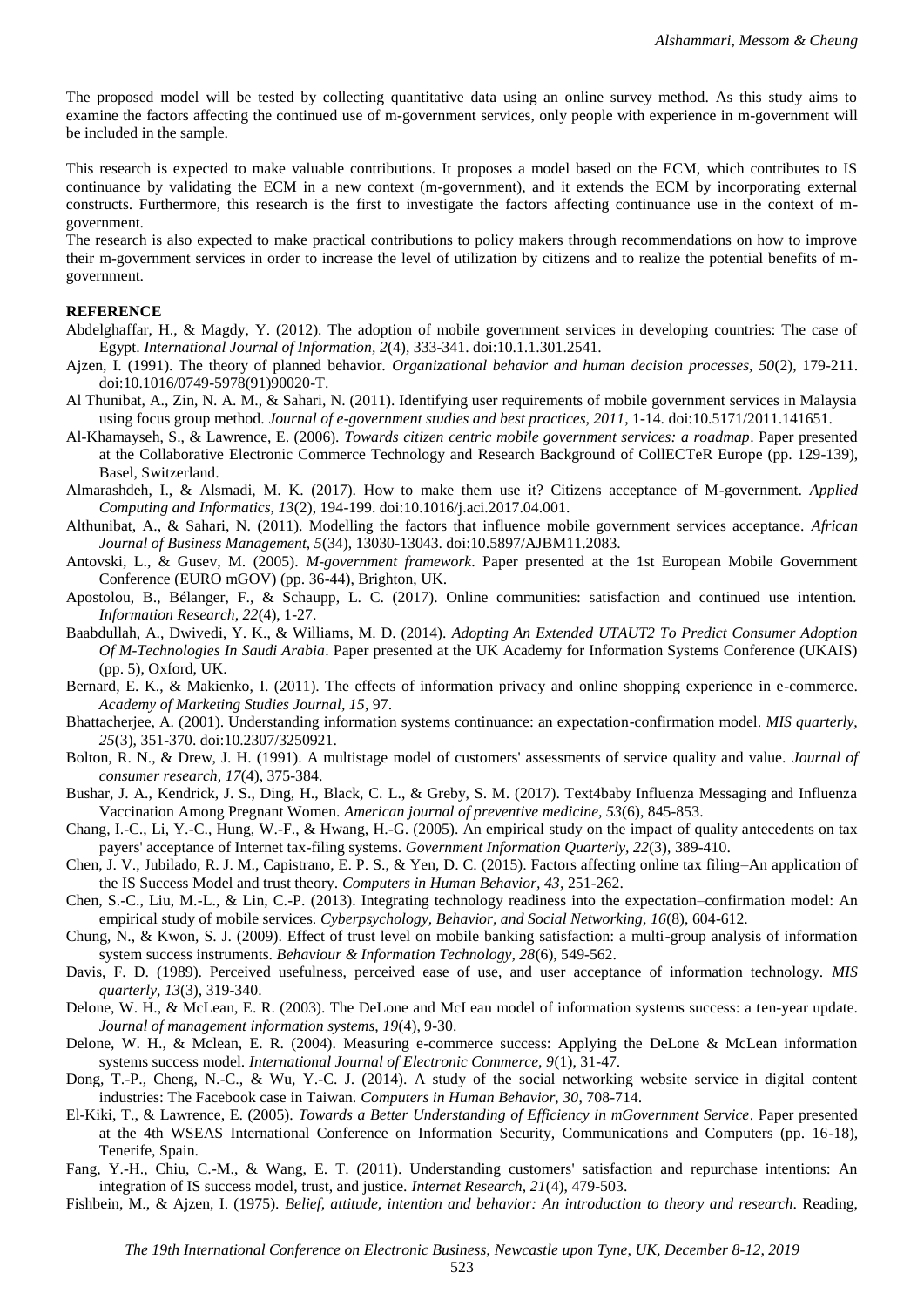MA: Addison-Wesley Pub. Co.

- Gao, L., Waechter, K. A., & Bai, X. (2015). Understanding consumers' continuance intention towards mobile purchase: A theoretical framework and empirical study–A case of China. *Computers in Human Behavior, 53*, 249-262.
- Hung, M.-C., Yang, S.-T., & Hsieh, T.-C. (2012). An examination of the determinants of mobile shopping continuance. *International Journal of Electronic Business Management, 10*(1), 29-36.
- Hur, K., Kim, T. T., Karatepe, O. M., & Lee, G. (2017). An exploration of the factors influencing social media continuance usage and information sharing intentions among Korean travellers. *Tourism Management, 63*, 170-178.
- Ifinedo, P. (2017). Examining students' intention to continue using blogs for learning: Perspectives from technology acceptance, motivational, and social-cognitive frameworks. *Computers in Human Behavior, 72*, 189-199.
- Joo, Y. J., Park, S., & Shin, E. K. (2017). Students' expectation, satisfaction, and continuance intention to use digital textbooks. *Computers in Human Behavior, 69*, 83-90.
- Jusuf, M. B., Utami, N. P., Hidayanto, A. N., & Shihab, M. R. (2017). *Analysis of intrinsic factors of mobile banking application users' continuance intention: An evaluation using an extended Expectation Confirmation Model*. Paper presented at the 2nd International Conference on Informatics and Computing (ICIC) (pp. 1-6), Papua, Indonesia.
- Karahanna, E., Straub, D. W., & Chervany, N. L. (1999). Information technology adoption across time: a cross-sectional comparison of pre-adoption and post-adoption beliefs. *MIS quarterly, 23*(2), 183-213. doi:10.2307/249751.
- Karatzika, P., Exarchou, M., Vlachopoulou, M., & Zarmpou, T. (2012). *Electronic and Mobile G2G Services: Greek Municipalities' and Citizens' perspectives*. Paper presented at the International Conference on e-Society (pp. 160-168), Madeira, Portugal.
- Kim, B. (2010). An empirical investigation of mobile data service continuance: Incorporating the theory of planned behavior into the expectation–confirmation model. *Expert systems with applications, 37*(10), 7033-7039.
- Kuo, Y.-F., Wu, C.-M., & Deng, W.-J. (2009). The relationships among service quality, perceived value, customer satisfaction, and post-purchase intention in mobile value-added services. *Computers in Human Behavior, 25*(4), 887-896.
- Kushchu, I., & Kuscu, H. (2003). *From E-government to M-government: Facing the Inevitable*. Paper presented at the 3rd European Conference on e-Government (pp. 252–264), Dublin, Ireland.
- Lin, H.-F. (2007). Measuring online learning systems success: Applying the updated DeLone and McLean model. *Cyberpsychology & behavior, 10*(6), 817-820.
- Mandari, H. E., Chong, Y.-L., & Wye, C.-K. (2017). The influence of government support and awareness on rural farmers' intention to adopt mobile government services in Tanzania. *Journal of Systems and Information Technology, 19*(1/2), 42- 64. doi:10.1108/JSIT-01-2017-0005.
- Mayer, R. C., Davis, J. H., & Schoorman, F. D. (1995). An integrative model of organizational trust. *Academy of management review, 20*(3), 709-734.
- MCLEAN, E. R. (1992). Promoting information system success: The respective roles of user participation and user involvement. *Journal of Information Technology Management, 3*(1), 1-12. doi:10.1108/00438029510147493.
- Mettler, T. (2012). *Post-acceptance of electronic medical records: Evidence from a longitudinal field study*. Paper presented at the 33rd International Conference on Information Systems (pp. 1-19), Orlando, FL.
- Misra, D. (2009). *Make M-government an integral part of e-government: An agenda for action*. Paper presented at the Conference on Mobile Applications for Inclusive Growth and Sustainable Development (pp. 78-86), New Delhi, India.
- Parasuraman, A., Zeithaml, V. A., & Berry, L. L. (1985). A conceptual model of service quality and its implications for future research. *the Journal of Marketing, 49*(4), 41-50. doi:10.1177/002224298504900403.
- Park, M., Jun, J., & Park, H. (2017). Understanding Mobile Payment Service Continuous Use Intention: An Expectation-Confirmation Model and Inertia. *Quality Innovation Prosperity, 21*(3), 78. doi:10.12776/QIP.V21I3.983.
- Rogers, M. (1995). *Diffusion of Innovations* (4 ed.). New York, NY: Free Press.
- Saxena, S. (2017). Enhancing ICT infrastructure in public services: Factors influencing mobile government (m-government) adoption in India. *The Bottom Line, 30*(4), 279-296.
- Sensuse, D. I., Handoyo, I. T., Fitriani, W. R., Ramadhan, A., & Rahayu, P. (2017). *Understanding continuance intention to use mobile commerce: A case of urban transportation service*. Paper presented at the International Conference on ICT For Smart Society (ICISS) (pp. 1-6), Tangerang, Indonesia.
- Susanto, T. D., & Goodwin, R. (2013). User acceptance of SMS-based e-government services: Differences between adopters and non-adopters. *Government Information Quarterly, 30*(4), 486-497.
- Tornatzsky, L., Eveland, J., Boylan, M., Hetzner, W., Johnson, E., Roitman, D., & Schneider, J. (1982). The Process of Technological Innovation: Reviewing the Literature, National Science Foun-dation, Productivity Improvement Research Section, Division of Industrial Science and Technological Innovation, May 1983. AND K. KLEIN," Innovation Characteristics and Innovation Implementation: A Meta-analysis of Findings,". *IEEE Trans. Engineering Management, 29*(1), 28-45.
- Triandis, H. C. (1971). *Attitude and Attitude Change (Foundations of Social Psychology)*. New Jersey, NJ: John Wileys & Sons Inc.
- Tsao, H.-Y. (2013). Budget allocation for customer acquisition and retention while balancing market share growth and customer equity. *Marketing Letters, 24*(1), 1-11.
- Tsao, H.-Y., Matthews, L. M., & Crittenden, V. L. (2012). Balancing market share growth and customer profitability: Budget allocation for customer acquisition and retention. *Organizations and Markets in Emerging Economies, 3*(2), 45-55.
- Venkatesh, V., Morris, M. G., Davis, G. B., & Davis, F. D. (2003). User acceptance of information technology: Toward a unified view. *MIS quarterly, 27*(3), 425-478. doi:10.2307/30036540.